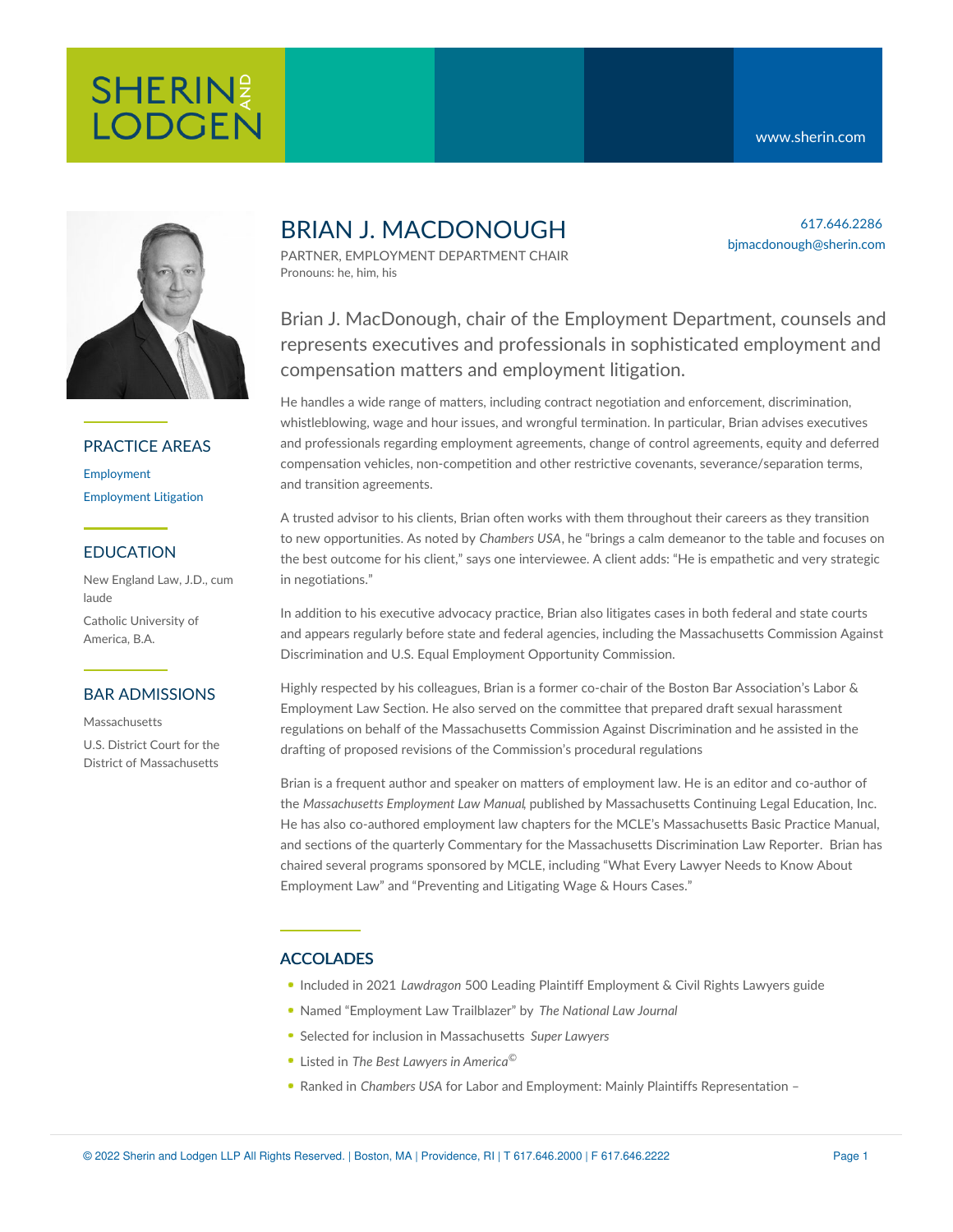

Massachusetts

Listed in *Benchmark Litigation*

## SPEAKING ENGAGEMENTS

- "[Employment](https://www.massbar.org/education/43rd-annual-labor-employment-spring-conference) Law Update," speaker, Massachusetts Bar Association Annual Labor and Employment Conference, May 18, 2022
- "Workplace Investigations: [Understanding](https://www.sherin.com/firm-news/brian-j-macdonough-presents-at-bba-webinar-on-workplace-investigations/) Best Practices from the Perspective of the Complainant, the Target and the Employer," speaker, Boston Bar Association, April 14, 2022
- "[Preventing](https://www.mcle.org/product/catalog/code/2210279RB1) & Litigating Wage & Hour Cases ," speaker, MCLE, June 8, 2021
- "[Transnational](https://bostonbar.org/membership/events/event-details?ID=37490) Executive Employment," speaker, Boston Bar Association, April 28, 2021
- "Religious School Worker [Anti-Bias](https://www.sherin.com/wp-content/uploads/2021/04/NSS-Religious-School-Worker-Anti-Bias-Battle-Isnt-Over-Yet.pdf) Battle Isn't Over Yet ," co-author, *Law360*, March 29, 2021
- "Viewpoint: Cross-Border [Considerations](https://www.shrm.org/resourcesandtools/hr-topics/global-hr/pages/cross-border-considerations-executives.aspx) for International Executives ," author, *Society of Human Resource Management*, August 2020
- "[Employment](https://youtu.be/MQoJEPrTFm8) Hot Topics in the time of COVID-19 ," panelist, Essex Partners, July 22, 2020
- "The CARES Act and Your [Compensation,"](https://www.sherin.com/firm-news/brian-j-macdonough-and-nancy-s-shilepsky-published-in-chief-executive-on-how-the-cares-act-could-impact-executive-compensation/) co-author, *Chief Executive,* May 1, 2020
- "[Understanding](https://www.sherin.com/wp-content/uploads/2020/03/BJM-MLW-3-12-2020.pdf) Unlawful Discrimination in the Workplace," author, *Massachusetts Lawyers Weekly,* March 12, 2020
- ["International](https://www.sherin.com/firm-news/brian-j-macdonough-presents-at-international-forum-of-senior-executive-advisers-inaugural-conference/) One-Day Conference on Risk, Reward & Reputation Management Issues for Senior Executives & Founders, and their Specialist Advisers," speaker, Forum of Senior Executive Advisers (IFSEA), February 4, 2020
- "How to save your career and your reputation when you are accused of [wrongdoing,](https://www.sherin.com/firm-news/brian-j-macdonough-and-jaclyn-l-mcneely-published-in-marketwatch-on-protecting-your-career/) " co-author, *MarketWatch*, August 26, 2019
- "[Preventing](https://www.mcle.org/includes/pdf/2190278RBC_J.pdf) & Litigating Wage & Hour Cases 2019, " panelist, MCLE, June 20, 2019
- "Proposed Changes to the MCAD's Procedural [Regulations](https://www.sherin.com/employment-blog/2019/03/11/proposed-changes-to-the-mcads-procedural-regulations/) ," co-author, *Law360,* March 2019
- "[Severance:](https://www.sherin.com/wp-content/uploads/2015/05/Severance.-Practical-Guidance-for-the-Departing-Executive-00865744.pdf) Practical Guidance for the Departing Executive ," co-author, *Legal Management*, January 2019
- "Sexual [Misconduct](https://www.financialexecutives.org/FEI-Daily/February-2018/Sexual-Misconduct-and-the-Definition-of-Cause%25E2%2580%259D.aspx) and the Definition of 'Cause' ," *FEI Daily*, February 15, 2018
- "How to Protect Unvested Pay Upon [Termination](http://ww2.cfo.com/compensation/2017/10/protect-unvested-pay-upon-termination/) ," *CFO.com*, October 23, 2017
- "Wage and Hour Issues in the Dental Profession: Rights and [Responsibilities](https://www.sherin.com/wp-content/uploads/2017/09/Massachusetts-Dental-Society-Journal-Summer-2017.pdf) Under the Massachusetts Wage Act," Journal of the Massachusetts Dental Society, August 2017
- "Fortifying & [Scrutinizing](https://www.mcle.org/product/catalog/code/2170452P01) Employee Handbooks & Policies" , speaker, MCLE, July 18, 2017
- "What Every Lawyer Needs to Know About Employment Law," chair and speaker, MCLE, June 16, 2017
- "Unfair v. Unlawful: Representing Clients In Wrongful Termination Cases," speaker, Boston Bar Association, May 2017
- "'1st Look' at the New Massachusetts Pay Equity Law," MCLE, September 2016
- "Legal [Updates](http://www.slideshare.net/CarolineVonFlatern/legal-updates-for-your-dental-practice) for Your Dental Practice ," Sherin and Lodgen Seminar, June 2016
- "Representing Clients before the MCAD in Employment Discrimination Cases," speaker, Boston Bar